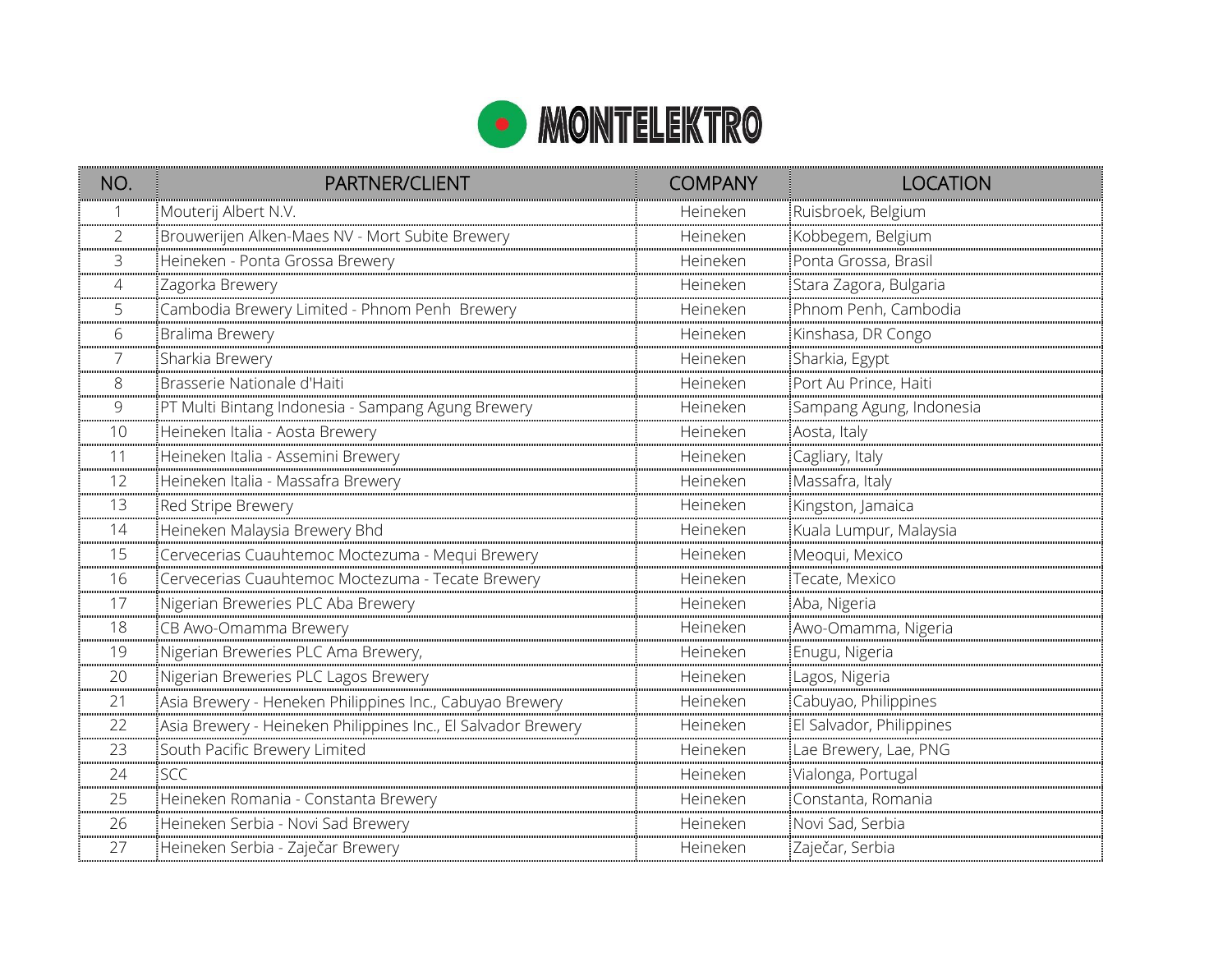| 28 | Sierra Leone Brewery Limited - Freetown Brewery        | Heineken  | Freetown, Sierra Leone       |
|----|--------------------------------------------------------|-----------|------------------------------|
| 29 | Asia Pacific Brewery                                   | Heineken  | Singapore Brewery, Singapore |
| 30 | Surinamese Brewery - Paramaribo Brewery                | Heineken  | Paramaribo, Suriname         |
| 31 | Heineken UK                                            | Heineken  | Hereford, UK                 |
| 32 | Heineken Manchester                                    | Heineken  | Manchester, UK               |
| 33 | Heineken Vietnam Brewery - Da Nang                     | Heineken  | Da Nang, Vietnam             |
| 34 | Heineken Vietnam Brewery - Tien Gang                   | Heineken  | My Tho, Vietnam              |
| 35 | Heineken Vietnam Brewery - Quang Nam                   | Heineken  | Quang Nam, Vietnam           |
| 36 | Heineken Vietnam Brewery - Vung Tao                    | Heineken  | Vung Tao, Vietnam            |
| 37 | AB InBev Leuven Brewery                                | AB InBev  | Leuven, Belgium              |
| 38 | AB InBev Jupille Brewery                               | AB InBev  | Liege, Belgium               |
| 39 | AB InBev Huari Brewery                                 | AB InBev  | Huari, Bolivia               |
| 40 | Cerveceria Hondurena                                   | AB InBev  | San Pedro Sula, Honduras     |
| 41 | AB InBev Diekirch Brewery                              | AB InBev  | Diekirch, Luxembourg         |
| 42 | Cerveceria Modelo De Mexico - Apan Brewery             | AB InBev  | Apan, Mexico                 |
| 43 | Cerveceria Modelo De Mexico - Sinaloa Brewery          | AB InBev  | Mazatlan, Mexico             |
| 44 | Cerveceria Modelo De Mexico -Mexico City Brewery       | AB InBev  | Mexico City, Mexico          |
| 45 | Cerveceria Modelo De Mexico - Torreon Coahuila Brewery | AB InBev  | Mexico City Brewery          |
| 46 | AB InBev Sagamu Brewery                                | AB InBev  | Sagamu, Nigeria              |
| 47 | SUN InBev Klin Brewery                                 | AB InBev  | Klin, Russia                 |
| 48 | Rosslyn Brewery                                        | AB InBev  | Rosslyn, South Africa        |
| 49 | Oriental Brewery                                       | AB InBev  | Gwangju, South Korea         |
| 50 | Compania Cervecera de Canarias                         | AB InBev  | Santa Cruz, Spain            |
| 51 | Tanzania Breweries Limited - Dar Es Salam Brewery      | AB InBev  | Dar Es Salam, Tanzania       |
| 52 | Tanzania Breweries Limited - Mwanza Brewery            | AB InBev  | Mwanza, Tanzania             |
| 53 | SUN InBev Chernihiv Brewery                            | AB InBev  | Chernihiv, Ukraine           |
| 54 | Habesha Breweries                                      | AB InBev  | Debre Birhan, Ethiopia       |
| 55 | Yunnan Dali Beer Group                                 | Carlsberg | Dali, China                  |
| 56 | Carlsberg Croatia                                      | Carlsberg | Koprivnica, Croatia          |
| 57 | Lao Brewery                                            | Carlsberg | Vientiane, Laos              |
| 58 | Diageo Guinness Cameroon                               | Diageo    | Douala, Cameroon             |
| 59 | Diageo East African Breweries Ltd                      | Diageo    | Nairobi, Kenya               |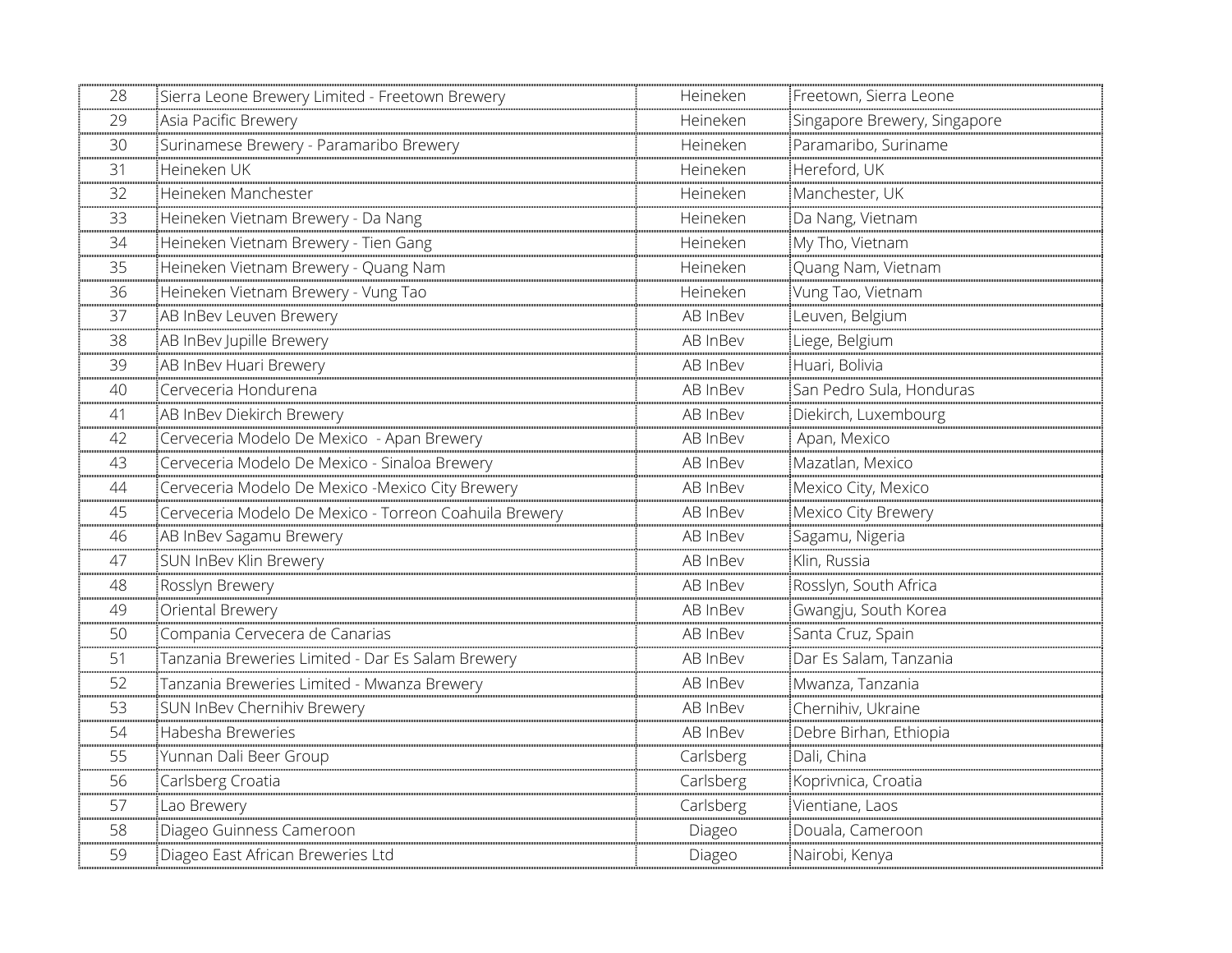| 60 | Ulya Brewery                        | Efes                              | Ulyanovsk, Russia                |
|----|-------------------------------------|-----------------------------------|----------------------------------|
| 61 | Irish Distillers                    | IDI                               | Cork, Ireland                    |
| 62 | Mahou Brewery                       | Mahou - San Miguel Alovera, Spain |                                  |
| 63 | Zagrebačka pivovara                 | Molson Coors                      | Zagreb, Croatia                  |
| 64 | Pivara Trebjesa                     | Molson Coors                      | Nikšić, Montenegro               |
| 65 | Apatinska pivara                    | Molson Coors                      | Apatin, Serbia                   |
| 66 | Brewery Omer Vander Ghinste         | Other                             | Bellegem, Belgium                |
| 67 | Chimay Brewery                      | Other                             | Chimay, Belgium                  |
| 68 | Palm Brewery                        | Other                             | Steenhuffel, Belgium             |
| 69 | Banjalučka pivara                   | Other                             | Banja Luka, Bosnia & Herzegovina |
| 70 | Pivara Tuzla                        | Other                             | Tuzla, Bosnia & Herzegovina      |
| 71 | Bobo-Dioulasso Brewery              | Castel                            | Bobo-Dioulasso, Burkina Faso     |
| 72 | Asmara Brewery                      | Other                             | Asmara, Eritrea                  |
| 73 | Stallhagen Brewery                  | Other                             | Golby Aland, Finland             |
| 74 | Laihian Mallas Brewery              | Other                             | Laihia, Finland                  |
| 75 | Stone Brewing                       | Other                             | Berlin, Germany                  |
| 76 | Damm Brewery                        | Damm                              | Barcelona, Spain                 |
| 77 | Kombinat Tashkentvino               | Other                             | Tashkent, Uzbekistan             |
| 78 | Brasserie d'Annaba                  | Castel                            | Annaba, Algeria                  |
| 79 | Eka Brewery                         | Castel                            | Dondo, Angola                    |
| 80 | Nocal Brewery                       | Castel                            | Luanda, Angola                   |
| 81 | Sobebra Cotonou Brewery             | Castel                            | Cotonou, Benin                   |
| 82 | Brakina Ouagadogou                  | Castel                            | Ouagadougou, Burkina Faso        |
| 83 | Bafoussam Brewery                   | Castel                            | Bafoussam, Castel                |
| 84 | Koumassi Brewery                    | Castel                            | Douala, Cameroon                 |
| 85 | Brasseries du Tchad                 | Castel                            | Ndjamena, Chad                   |
| 86 | Soeguibe Bata Brewery               | Castel                            | Bata, Equatorial Guinea          |
| 87 | St. George Brewery                  | Castel                            | Addis Ababa, Ethiopia            |
| 88 | Sobragui Brewery                    | Castel                            | Conakry, Guinea                  |
| 89 | Solibra Abidjan Treichville Brewery | Castel                            | Abidjan, Ivory Coast             |
| 90 | Solibra Bouafle Brewery             | Castel                            | Bouafle, Ivory Coast             |
| 91 | NBM Brewery (Star)                  | Castel                            | Ambatolampy, Madagascar          |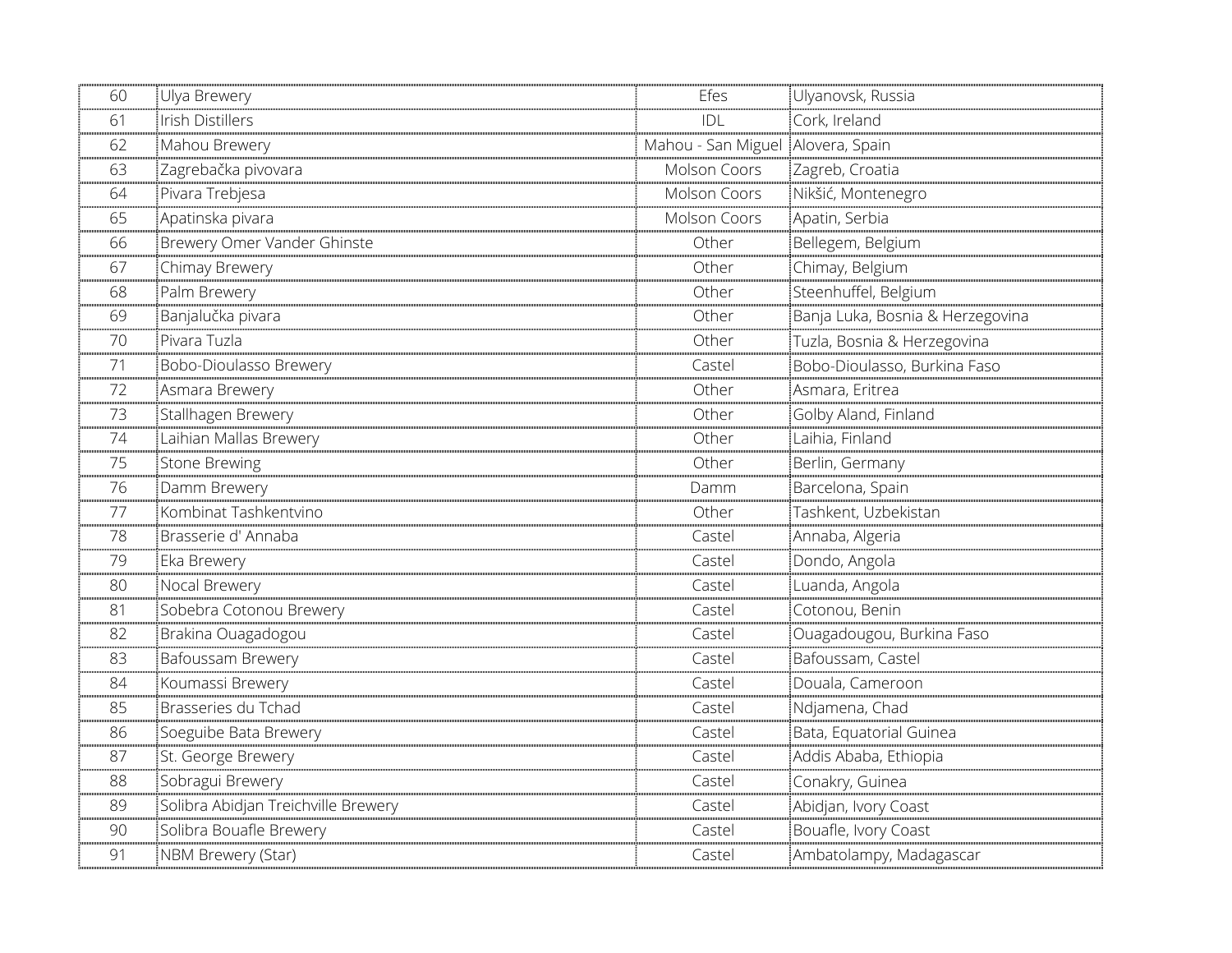| 92  | Star Brewery                       | Castel       | Antsirabe, Madagascar            |
|-----|------------------------------------|--------------|----------------------------------|
| 93  | <b>CMBL</b>                        | Castel       | Blantyre, Malawi                 |
| 94  | <b>Bralico Brewery</b>             | Castel       | Pointe-Noire, Republic of Congo  |
| 95  | Heineken Croatia                   | Heineken     | Karlovac, Croatia                |
| 96  | Bralima Brewery                    | Heineken     | Kisangani, DR Congo              |
| 97  | Bralima Brewery                    | Heineken     | Bukavu, Congo                    |
| 98  | Bosman Brewery                     | Carlsberg    | Szczecin, Poland                 |
| 99  | Compania Cervecera de Canarias     | AB InBev     | Las Palmas, Spain                |
| 100 | Pivovara i pivnice Medvedgrad      | Other        | Zagreb, Croatia                  |
| 101 | Brasserie Star d'Algerie           | Castel       | Bejaia, Algeria                  |
| 102 | Tango Brewery                      | Heineken     | Rouiba, Algeria                  |
| 103 | AB InBev Santiago de Chile Brewery | AB InBev     | Santiago de Chile, Chile         |
| 104 | Heineken - Schiltigheim Brasserie  | Heineken     | Schiltigheim, France             |
| 105 | Aspera Brauerei Riese              | Other        | Mulheim an der Ruhr, Germany     |
| 106 | Den Bosch Brewery                  | Heineken     | s-Hertogenbosch, The Netherlands |
| 107 | Jopen Brewery                      | Other        | Harleem, The Netherlands         |
| 108 | International Breweries            | AB InBev     | Ilesa, Nigeria                   |
| 109 | Heineken Bralirwa Gisenyi Brewery  | Heineken     | Giseny, Rwanda                   |
| 110 | Heineken Thai Asia Pacific Brewery | Heineken     | Nothanburi, Thailand             |
| 111 | North American Breweries           | Heineken     | Rochester, NY, USA               |
| 112 | Zambian Breweries                  | AB InBev     | Ndola, Zambia                    |
| 113 | Cerbab Brewery                     | Castel       | Cabinda, Angola                  |
| 114 | Cuca Brewery                       | Castel       | Luanda, Angola                   |
| 115 | Quilmes Brewery                    | AB InBev     | Quilmes, Argentina               |
| 116 | Brouwerij Martens                  | Other        | Bocholt, Belgium                 |
| 117 | Brasserie St -Feuillien            | Other        | Le Roeulx, Belgium               |
| 118 | Astika Brewery                     | Molson Coors | Haskovo, Bulgaria                |
| 119 | Brarudi Brewery                    | Heineken     | Bujumbura, Burundi               |
| 120 | Khmer Brewery                      | Other        | Phnom Penh, Cambodia             |
| 121 | Cambrew Brewery                    | Carlsberg    | Sihanoukville, Cambodia          |
| 122 | <b>SABC Brewery</b>                | Castel       | Garoua, Castel                   |
| 123 | Brasseries du Tchad                | Castel       | Moundou, Chad                    |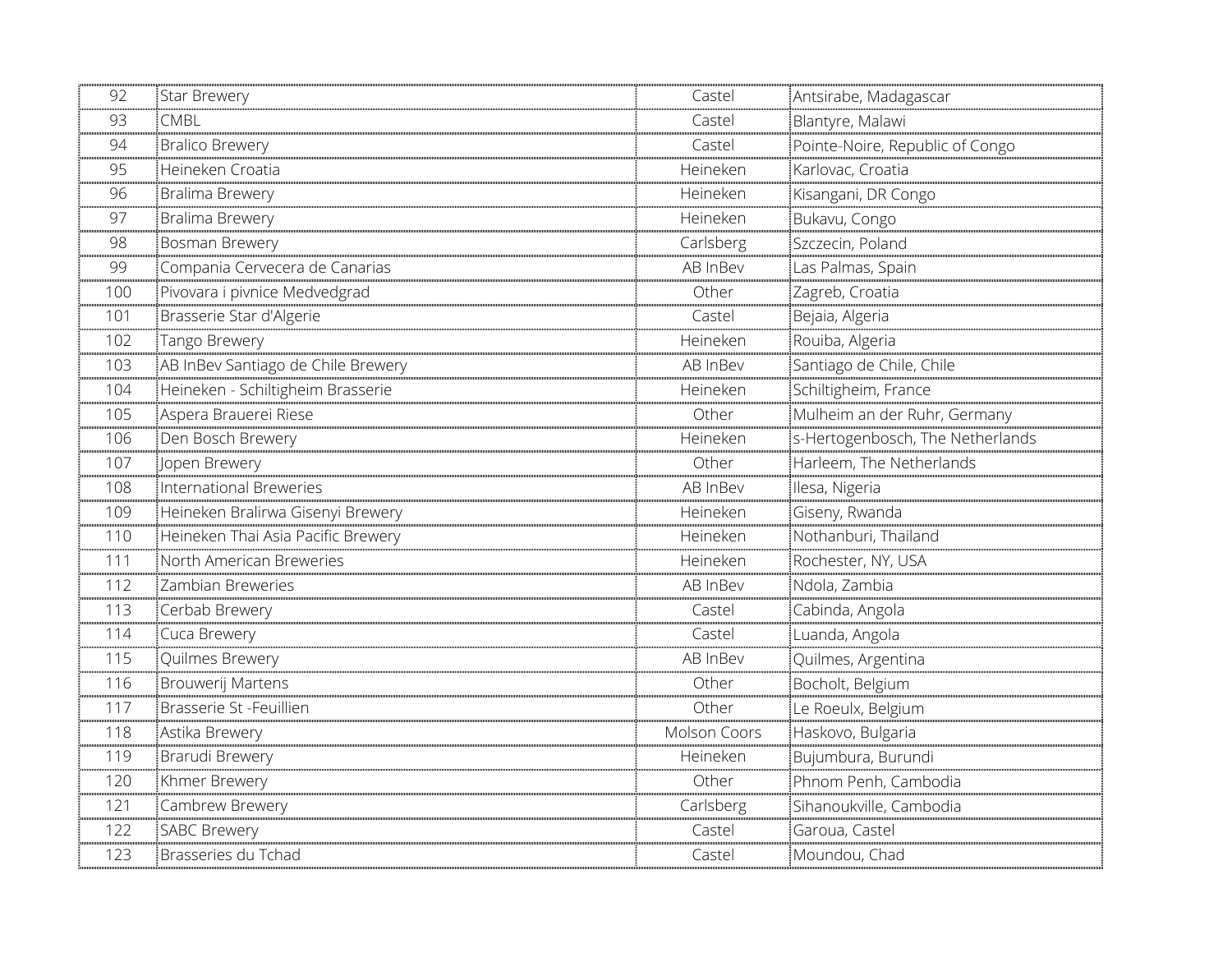| 124 | Cerveza Nacional Dominicana                 | AB InBev     | Santo Domingo, Dominican Republic |
|-----|---------------------------------------------|--------------|-----------------------------------|
| 125 | Bracongo Brewery                            | Castel       | Kinsaha, DR Congo                 |
| 126 | Dashen Brewery                              | Other        | Debre Birhan, Ethiopia            |
| 127 | Zebidar Brewery                             | Other        | Gubre, Ethiopia                   |
| 128 | Sobraga Brewery                             | Castel       | Libreville, Gabon                 |
| 129 | Privatbrauerei Jacob Stauder                | Other        | Essen, Germany                    |
| 130 | Nigerian Breweries PLC Ibadan Brewery       | Heineken     | Ibadan, Nigeria                   |
| 131 | Cervecerias Baru                            | Heineken     | Panama City, Panama               |
| 132 | South Pacific Brewery Limited               | Heineken     | Port Moresby, Papua New Guinea    |
| 133 | Alpina Brewery                              | Other        | Abakan, Russia                    |
| 134 | Ivanovo Brewery                             | AB InBev     | Ivanovo, Russia                   |
| 135 | Rosar Brewery                               | AB InBev     | Omsk, Russia                      |
| 136 | Triton Orenburg Brewery                     | Other        | Orenburg, Russia                  |
| 137 | Jaws Beer Brewery                           | Other        | THE Yekaterinburg, Russia         |
| 138 | Windward&Leeward Brewery                    | Heineken     | Vieux Fort, St. Lucia             |
| 139 | <b>BB Lome</b>                              | Castel       | Lome, Togo                        |
| 140 | Nile Breweries Limited                      | AB InBev     | Jinja, Uganda                     |
| 141 | Marston's Brewery                           | Other        | Bedford, United Kingdom           |
| 142 | <b>Burton Brewery</b>                       | Molson Coors | Burton-on-Trent, United Kingdom   |
| 143 | Goose Island Beer Company                   | AB InBev     | Chicago, USA                      |
| 144 | Golden Miller Coors                         | Molson Coors | Golden Colorado, USA              |
| 145 | Heineken Vietnam Brewery                    | Heineken     | Ho Chi Minh, Vietnam              |
| 146 | Heineken Jiashan Brewery                    | Heineken     | Zheijang, China                   |
| 147 | Heineken Brasco Brewery                     | Heineken     | Brazzaville, Republic of Congo    |
| 148 | Brasserie des mille collines - SKOL Brewery | Unibra       | Kigali, Rwanda                    |
| 149 | Van Honsebrouck Brewery                     | Other        | Izegem, Belgium                   |
| 150 | Brouwerijen Alken Maes NV                   | Heineken     | Opwijk, Belgium                   |
| 151 | Brouwerijen Alken-Maes NV                   | Heineken     | Opwijk, The Netherlands           |
| 152 | Brand Brouwerij                             | Heineken     | Wijlre, The Netherlands           |
| 153 | AB Food & Beverages Ltd                     | Other        | Bangkok, Thailand                 |
| 154 | Carlsberg Brewery Bhd                       | Carlsberg    | Kuala Lumpur, Malaysia            |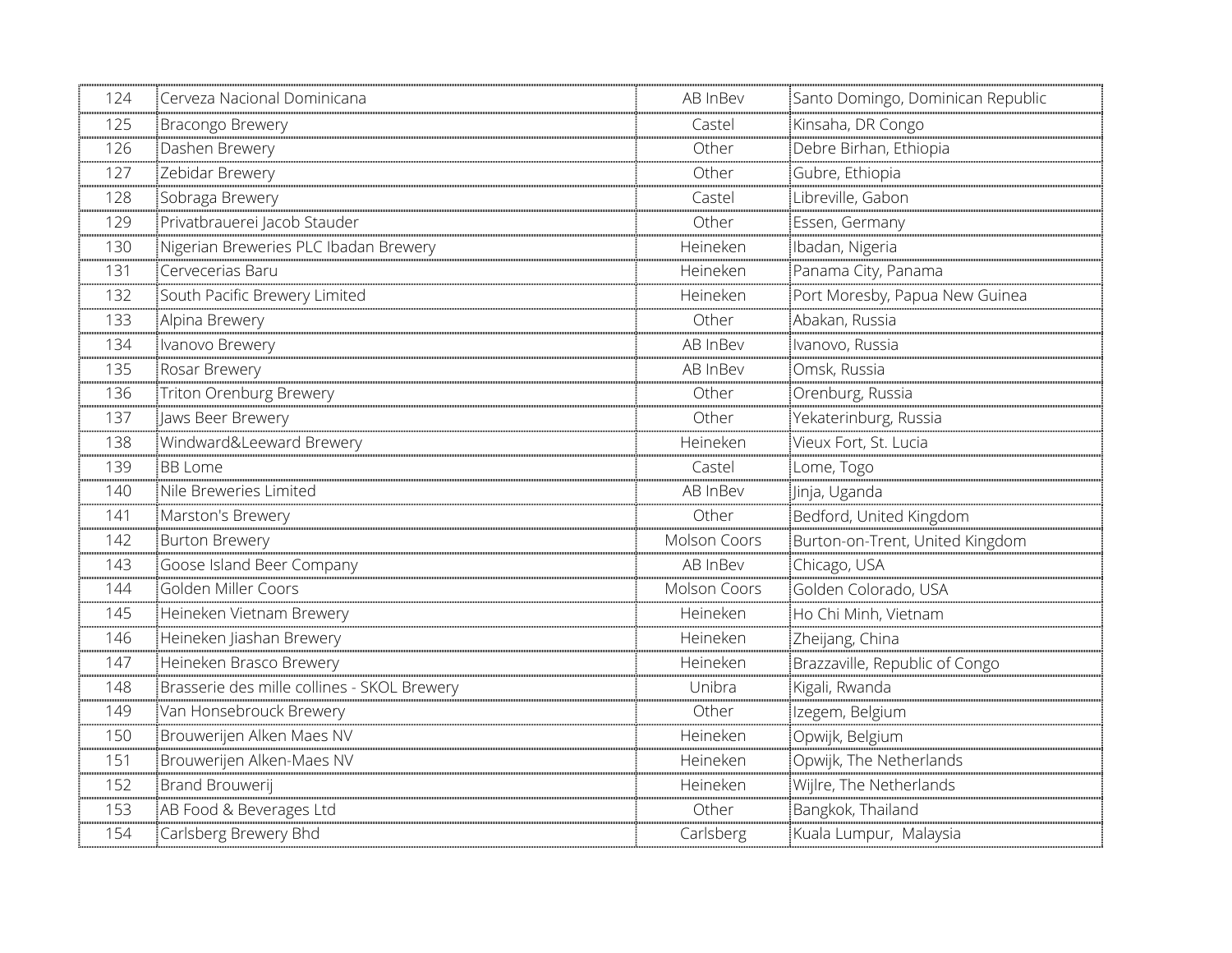| 155 | Sandora                       | Other     | Mykolaiv, Ukraine      |
|-----|-------------------------------|-----------|------------------------|
| 156 | Cobeje Brewery                | Castel    | Bom Jesus, Angola      |
| 157 | Brasimba Brewery              | Castel    | Kolwezi, DR Congo      |
| 158 | Baltika brewery               | Carlsberg | Baku, Azerbaijan       |
| 159 | Bago Brewery                  | Carlsberg | Bago, Myanmar          |
| 160 | <b>Bosteels Brewery</b>       | Other     | Buggenhout, Belgium    |
| 161 | Moscow Brewing Company        | Other     | Moscow, Russia         |
| 162 | Sobraga Brewery               | Castel    | Franceville, Gabon     |
| 163 | Nort Coast Brewing Company    | Other     | Fort Bragg, USA        |
| 164 | Rogan Brewery                 | AB InBev  | Kharkiv, Ukraine       |
| 165 | Patra Brewery                 | Heineken  | Yekaterinburg, Russia  |
| 166 | Hawassa Brewery               | Castel    | Hawassa, Ethiopia      |
| 167 | Malt Products                 | Other     | Dayton, Ohio           |
| 168 | Paulaner Brewery              | Heineken  | Munich, Germany        |
| 169 | Polar Brewery                 | Other     | Caracas, Venezuela     |
| 170 | Valle Brewery                 | AB InBev  | Yumbo, Colombia        |
| 171 | CB Makurdi Brewery            | Heineken  | Makurdi, Nigeria       |
| 172 | Daruvarska pivovara           | Other     | Daruvar, Croatia       |
| 173 | Soba Brewery                  | Castel    | Catumbela, Angola      |
| 174 | Nocebo Brewery                | Castel    | Huambo, Angola         |
| 175 | Sjabar Brewery                | Heineken  | Babruysk, Belarus      |
| 176 | Yaounde Brewery               | Castel    | Yaounde, Cameroon      |
| 177 | Maltexco                      | Other     | Temuco, Chile          |
| 178 | AB InBev Nanjing Brewery      | AB InBev  | Nanjing, China         |
| 179 | AB InBev Fuian Sedrin Brewery | AB InBev  | Putian, China          |
| 180 | Cerveceria de Barranquilla    | AB InBev  | Barranquilla, Colombia |
| 181 | Cerveceria de Tocancipa       | AB InBev  | Tocancipa, Colombia    |
| 182 | <b>Bralima Brewery</b>        | Heineken  | Boma, DR Congo         |
| 183 | Hyderabad Brewery             | Carlsberg | Hyderabad, India       |
| 184 | Haryana Brewery               | Heineken  | Sonipat, Haryana       |
| 185 | PT Multibintang               | Heineken  | Tangerang, Indonesia   |
| 186 | Shykment Pivo                 | Other     | Shymkent, Kazahstan    |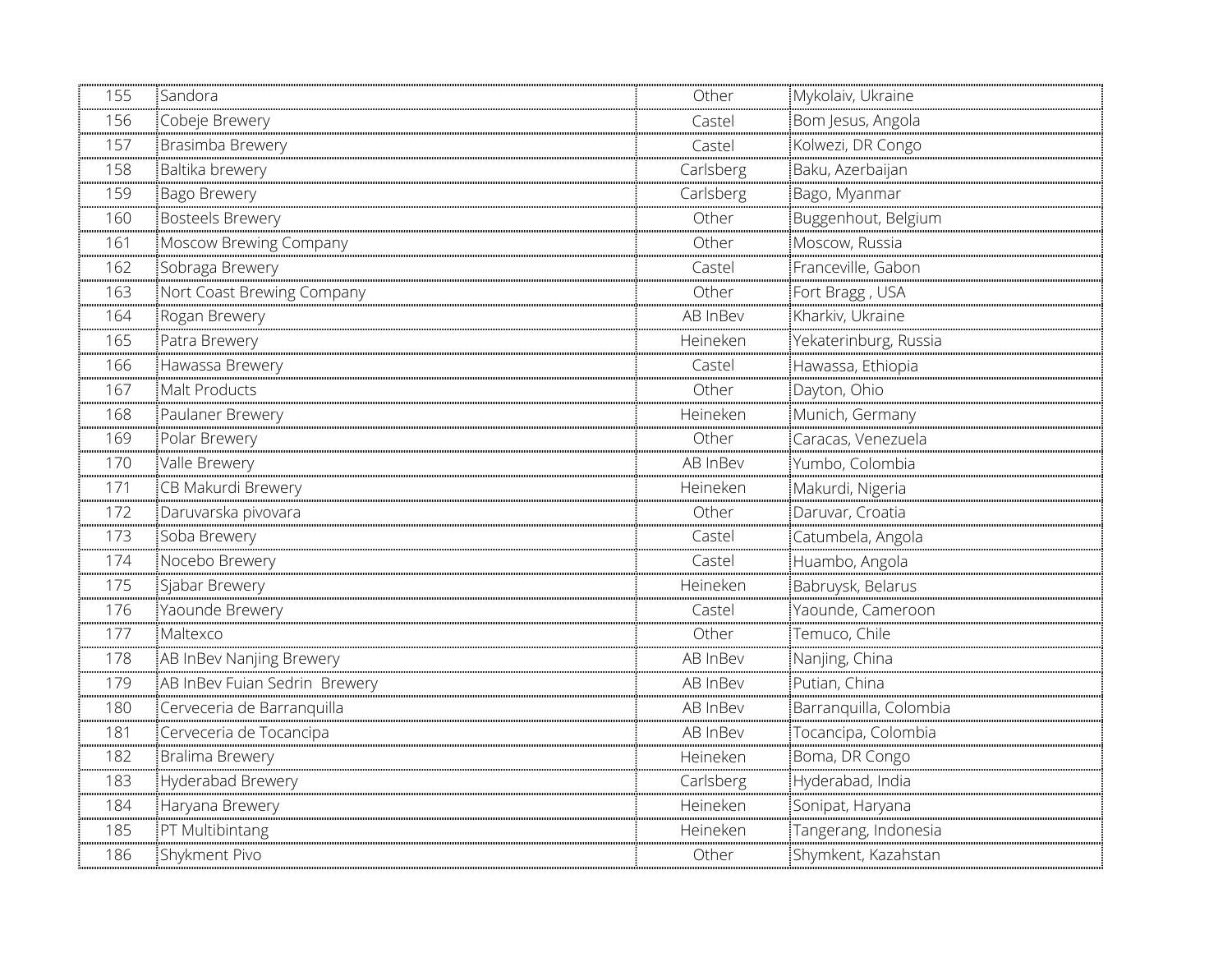| 187 | <b>DB</b> Waitemata                         | Heineken     | Auckland, New Zealand         |
|-----|---------------------------------------------|--------------|-------------------------------|
| 188 | Proberco Brewery                            | AB InBev     | Baia Mare, Romania            |
| 189 | Heineken Romania - Miercurea Ciuc           | Heineken     | Miurcurea Ciuc, Romania       |
| 190 | Heineken Romania- Craiowa Brewery           | Heineken     | Craiova, Romania              |
| 191 | Ploiesti Brewery                            | Molson Coors | Ploiesti, Romania             |
| 192 | Angarsk Brewery                             | AB InBev     | Angarsk, Russia               |
| 193 | <b>Buinsky Distillery</b>                   | Other        | Buinsk, Russia                |
| 194 | Tatkrakhmalpatoka Brewery                   | Other        | Kuralovo, Russia              |
| 195 | Pepsico Domodedovo                          | Other        | Moscow, Russia                |
| 196 | Perm Brewery                                | AB InBev     | Perm, Russia                  |
| 197 | Saransk Brewery                             | AB InBev     | Saransk, Russia               |
| 198 | Povolzhje Brewery                           | AB InBev     | Volzhsky, Russia              |
| 199 | Tanzania Breweries Limited - Arusha Brewery | AB InBev     | Arusha, Tanzania              |
| 200 | Slavutich Brewery                           | Carlsberg    | Kiev, Ukraine                 |
| 201 | Yantar Brewery                              | AB InBev     | Mykolaiv, Ukraine             |
| 202 | Alaskan Brewery                             | Other        | Juneau, USA                   |
| 203 | Hung Yen Brewery                            | Other        | Hanoi, Vietnam                |
| 204 | Bluetongue Brewery                          | Other        | Warnwale, Australia           |
| 205 | Egger Brewery                               | Other        | St. Polten, Austria           |
| 206 | Uniline Brewery                             | ABInBev      | Grude, Bosnia and Herzegovina |
| 207 | <b>BUP Buzet</b>                            | Other        | Buzet, Croatia                |
| 208 | Podravka - tvornica Studenac                | Other        | Lipik, Croatia                |
| 209 | Coca-Cola                                   | Other        | Zagreb, Croatia               |
| 210 | Cedevita                                    | Other        | Zagreb, Croatia               |
| 211 | Sappor Beer Factory                         | Other        | Nasushiobara, Japan           |
| 212 | Suntory Tonegawa Brewery                    | Other        | Tonegawa, Japan               |
| 213 | ATE Lima Brewery                            | ABInBev      | Lima, Peru                    |
| 214 | Bianca Brewery                              | ABInBev      | Blaj, Romania                 |
| 215 | Goias Brewery                               | Heineken     | Brasilia, Brasil              |
| 216 | Jacarei Brewery                             | Heineken     | Jacarei, Brasil               |
| 217 | Pernambuco Brewery                          | Heineken     | Sao Paolo, Brasil             |
| 218 | CCU Brewery                                 | Heineken     | Santiago de Chile             |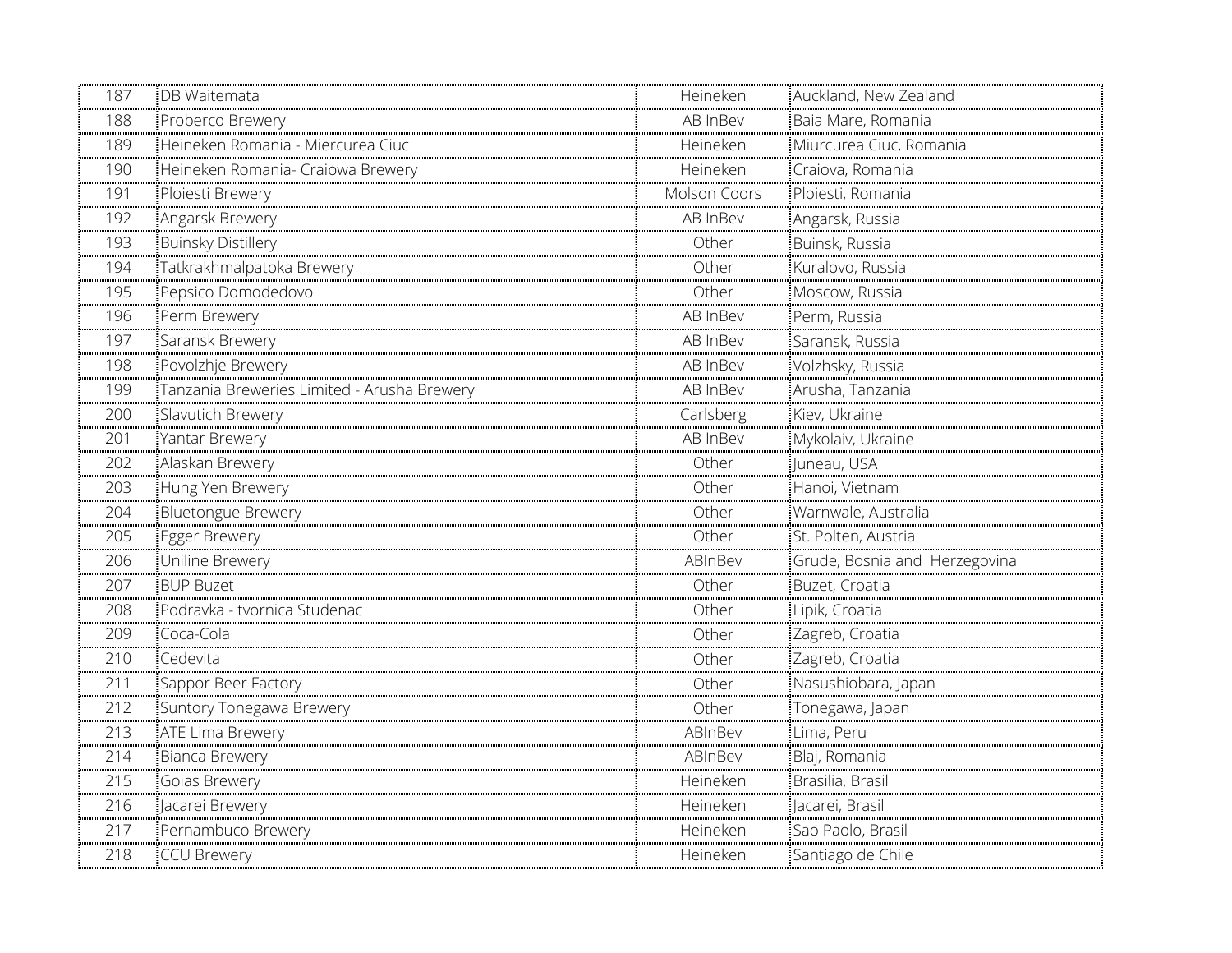| 219 | Brasimba Brewery                       | Castel       | Beni, DR Congo                 |
|-----|----------------------------------------|--------------|--------------------------------|
| 220 | Brasimba Brewery                       | Castel       | Lubumbashi, DR Congo           |
| 221 | Natakhtari Brewery                     | Efes         | Tbilisi, Georgia               |
| 222 | Heineken Brasco Brewery                | Heineken     | Ponte-Noire, Republic of Congo |
| 223 | Amstar Brewery - Ufa                   | Efes         | Ufa, Russia                    |
| 224 | Yarilo Brewery                         | Other        | Zaporozhye, Ukraine            |
| 225 | Ledenika Brewery                       | Other        | Mezdra, Bulgaria               |
| 226 | <b>Bralima Brewery</b>                 | Heineken     | Lubumbashi, DR Congo           |
| 227 | <b>Brassivoire Brewery</b>             | Heineken     | Abidjan, Ivory Coast           |
| 228 | Solibra Abidjan LBI Brewery            | Castel       | Abidjan, Ivory Coast           |
| 229 | Ganzberg Brewery                       | Other        | Phnom Penh Cambodia            |
| 230 | AB InBev Minas Gerais- Juatuba Brewery | AB InBev     | Juatuba, Brasil                |
| 231 | AB InBev Maputo Brewery                | AB InBev     | Maputo, Mozambique             |
| 232 | Brewery N'gola                         | Other        | Angola, Lubango                |
| 233 | Kaltenberg Adria                       | Other        | Kukuljanovo, Croatia           |
| 234 | Tanzania Breweries Limited             | AB InBev     | Mbeya Brewery, Tanzania        |
| 235 | Heineken Sedibeng Brewery              | Heineken     | Johannesburg, South Africa     |
| 236 | B.V. Gulpener Bierbrouwerij            | Other        | Gulpen, The Netherlands        |
| 237 | Supply Company AS                      | Carlsberg    | Hagan, Norway                  |
| 238 | Molson Coors Brewery                   | Molson Coors | Chilliwack, Canada             |
| 239 | Athenian Brewery                       | Heineken     | Patras, Greece                 |
| 240 | Cerveceria Paraguay SA                 | AB InBev     | Ypane, Paraguay                |
| 241 | Raya Brewery S.C.                      | Castel       | Maychew, Ethiopia              |
| 242 | Citofrut                               | Other        | Paso Largo, Mexico             |
| 243 | Ota Brewery                            | Heineken     | Ota, Nigeria                   |
| 244 | Cerveceria Modelo de Mexico            | AB InBev     | Merida, Mexico                 |
| 245 | ABI Brewery                            | AB InBev     | Magor, United Kingdom          |
| 246 | Cervecería del Valle S.A               | AB InBev     | Yumbo, Colombia                |
| 247 | Kamenitza AD                           | Molson Coors | Haskovo, Bulgaria              |
| 248 | Thai Asia Pacific Brewery              | Heineken     | Bangkok, Thailand              |
| 249 | Ama Brewery                            | Heineken     | Ama, Nigeria                   |
| 250 | Zambian Breweries                      | AB InBev     | Lusaka, Zambia                 |